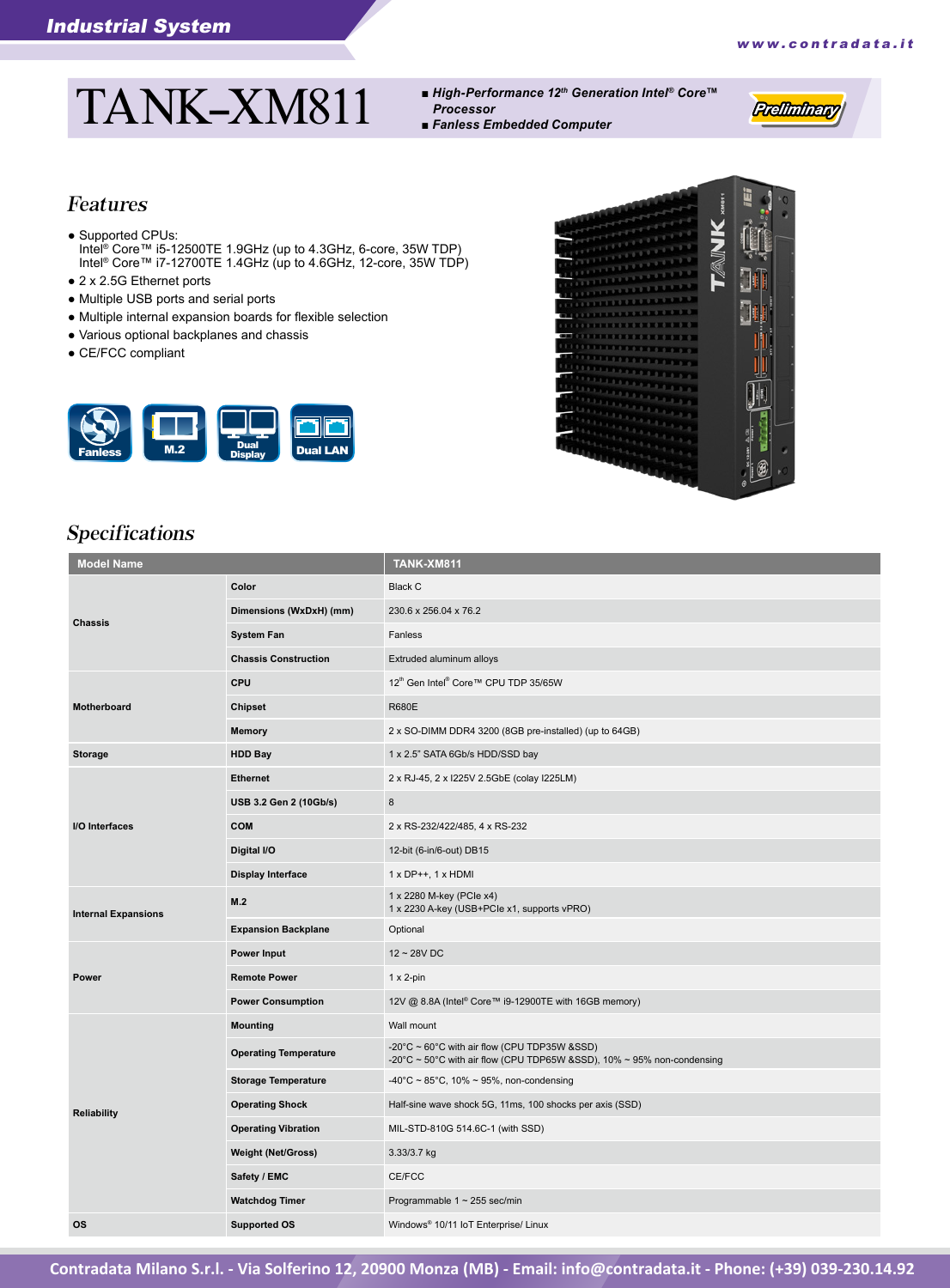The mainboard is secured to the support bracket to prevent PCB from bending or warping. The three-layer structure consisting of heat spreader, mainboard and baseboard makes it easier to install CPU, memory and HDD, compared with the former TANK series.



#### Modular Design, Easy to Install  $\longrightarrow$  Support High-performance Graphics Card  $\longrightarrow$

With IEI power board, it can support 3060 and other advanced graphics cards.

\*Specified power adapter is required.



#### Flexible Expansion

Different expansion requirements can be met. Dual-slot and four-slot SKUs are provided for selection. Customers can choose the type of expansion slot according to their needs.



#### Modular Board Design

It supports various optional modules, such as M.2 expansion card, 8-port PoE expansion card, etc.





Option (and more)

| <b>Expansion IO Board</b> |                                                                                         |  |
|---------------------------|-----------------------------------------------------------------------------------------|--|
| GPOE-XM81-8P-R10          | I/O expansion module for TANK 81 series, 8 x 2.5G LAN with PoE                          |  |
| TXIOB-XM81-A-R10          | I/O expansion module for TANK 81 series, 2 x M.2 B Key, 1 x M.2<br>A Key, 1 x PCle Mini |  |

### Support 35W & 65W CPU

| <b>Operating temperature:</b>                     |              |  |  |
|---------------------------------------------------|--------------|--|--|
| With 35w CPU: (or 65W CPU PL1 & PL2, default 35W) | -20°C ~ 60°C |  |  |
| With 65w CPU:                                     | -20°C ~ 50°C |  |  |

#### Fully Integrated I/O



**Contradata Milano S.r.l. - Via Solferino 12, 20900 Monza (MB) - Email: [info@contradata.it - P](mailto:info@contradata.it)hone: (+39) 039-230.14.92**